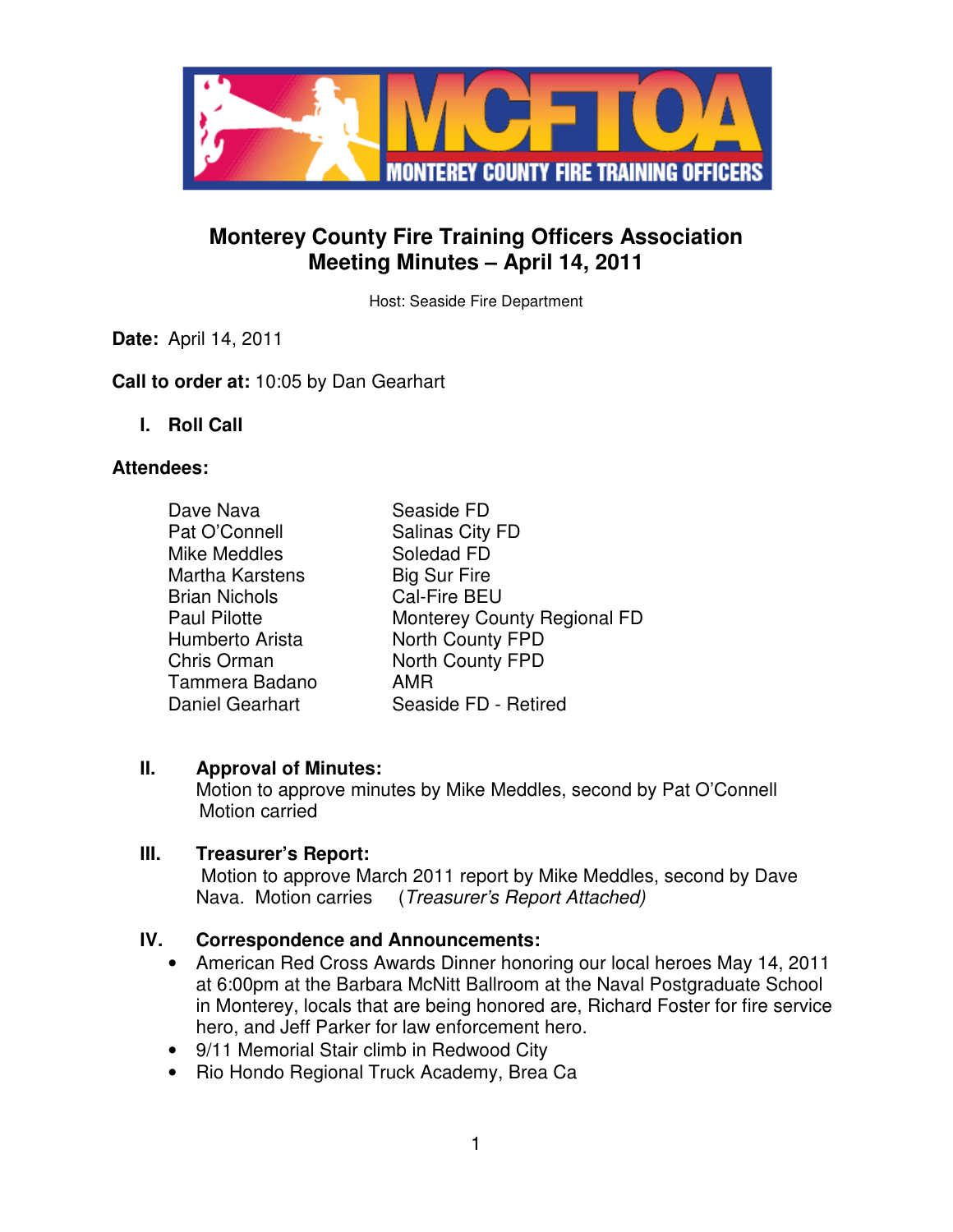

- Big Sur Volunteer Fire Bridge Bar-B-Que on Saturday May 21, 2011 in Big Sur
- North County FPD will have a pancake breakfast at the fire station during the Artichoke Festival in Castroville on May 21 & 22, 2011.

## **V. Committee Reports:**

## **A. Wildland Committee**

Still have open spots. To date only 6 departments have registered 2 of them from Monterey County, need to get the word out to everyone. Site Visit was cancelled, the next one is 4/26/11. FHL advised there is still a lot of standing water, good fuel. At the Board of Directors meeting it was discussed to have a contingency plan in place should the school be cancelled. May 18 is the go no go date. Monterey County doesn't have the ability to support mechanics. Budget presented at this time \$1000.00 red. The Shower went up this year to \$4500.00 from \$4000.00 from last year. Motion was made to except the budget for the Wildland School by Pat O'Connell, 2<sup>nd</sup> by Dave Nava, Motion carried.

## **B. Fire Library**

Cabinets are in and material is in them, as well as the Check out form and instructions on the website also. Please work with Diane to complete the forms. Board of Directors suggested that different departments take turns hosting/monitoring the library. They would go in and make sure all paperwork is complete and present, make sure the materials accounted for.

## **C. Programs/Training Classes**

Dan for Chris Vaughn reported that the survey was sent out and only one came back. It will be awhile before a formal auto extrication class, maybe in the fall. Chris is looking for help with this committee since Steward Roth was promoted to Assistant Fire Chief. It was recommend to get some training for the Training Officers.

#### **D. Website**

Dan Gearhart reported that due to the difficult animation on the site they will take the flames off of the side tabs. The Calendar should be on the website in the next few days. Dan will get access to have the ability to make changes in the site as well as the Event Calendar.

## **Fire Academy**

No report.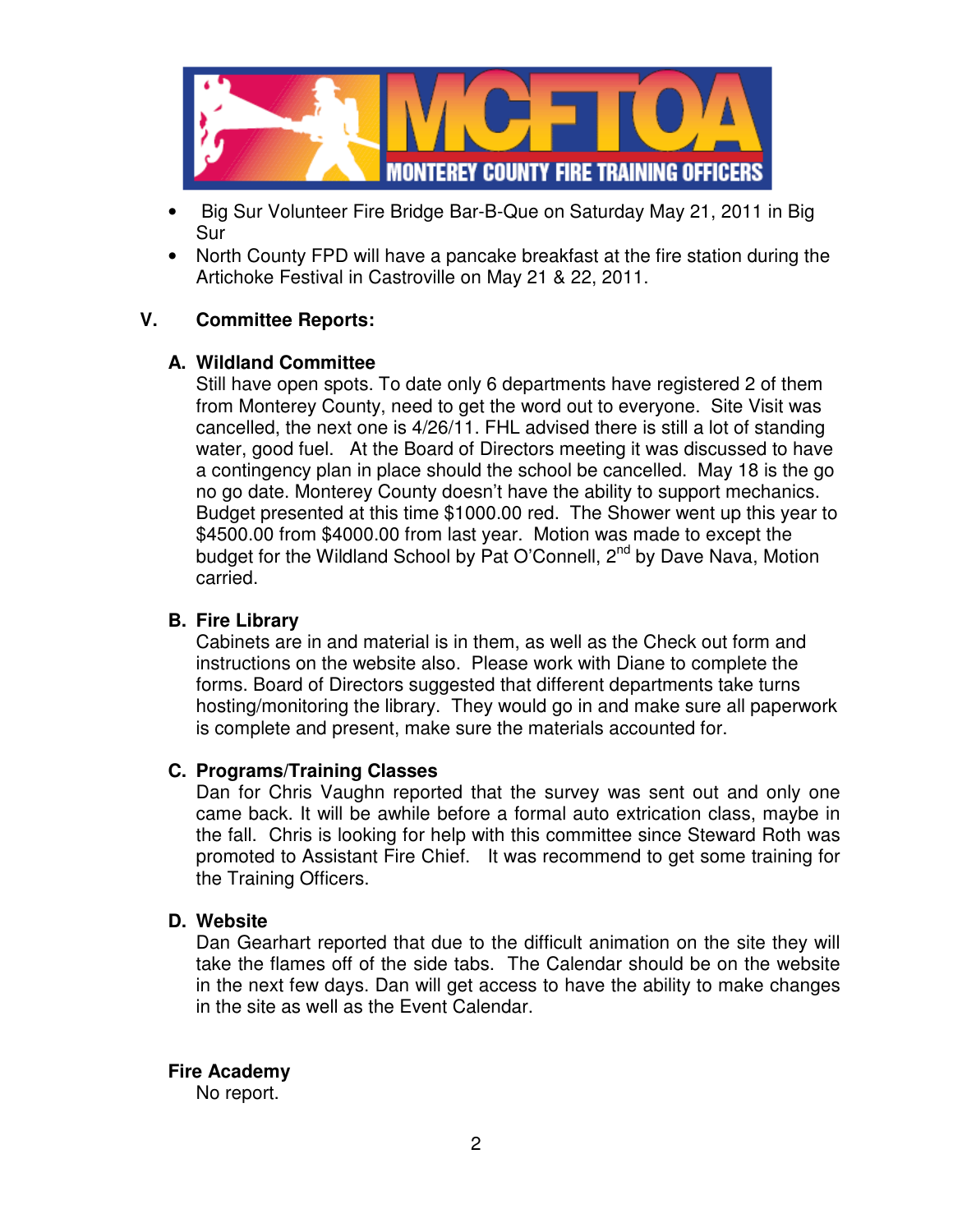

## **F. Fire Chiefs Liaison Report**

Dan attended and submitted the Training Officers report. He updated them on the changes such as, policies, By-Laws, getting a physical address, holding all the meetings in 2012 at the fire academy offices, website and Facebook.

## **VI. Old Business**

- A. T-Shirts: A second shirt type was presented as an option to purchase instead of the Port Authority shift. The new Polo is a blend 50/50 and is from Jersey, it has a cuffed sleeve. Orders are sent to Pat O'Connell and checks are sent to TOs. 8 people have put in interest for shirts. Question was presented on who should be allowed to wear the Polo or order shirts, since all orders go through the Training Officers it will be at the discretion of the members who will be allowed to wear or order shirts. A reminder email will be sent out.
- B. Scholarship Program– nothing to report at this time
- C. Training Needs Assessment: One suggestion was Forcible entry class.
- D. Nomination and Election Procedures Changed the policy number, took out the rebuttal option. A motion was made to except the policy with the date of April 14, 2011 by Dave Nava and  $2^{nd}$  by Pat O'Connell. Motion carried.
- E. Annual Budget put off until next month

## **VII. New Business**

- A. Wildland Fire School Instructors Staff. There has been interest of retirees to help out at that Wildland School. It was discussed that they can serve as a mentor/teacher, but not take a leadership role should there be a active duty Fire fighter wanting that position. If in the event as the school grows closer and a position hasn't been filled a retiree can take the position. The waiver form will be looked at to address the retirees. The TOs will also explore liability insurance for the TO organization. TOs will also need to develop a policy for Retirees. The MCFTOA support Retirees helping out with the Wildland School.
- B. Paul advised to look over the July 1, 2010 Wildland Urban Interface (WUI) Structure Protection document, which can be found on the Fire Scope California Website.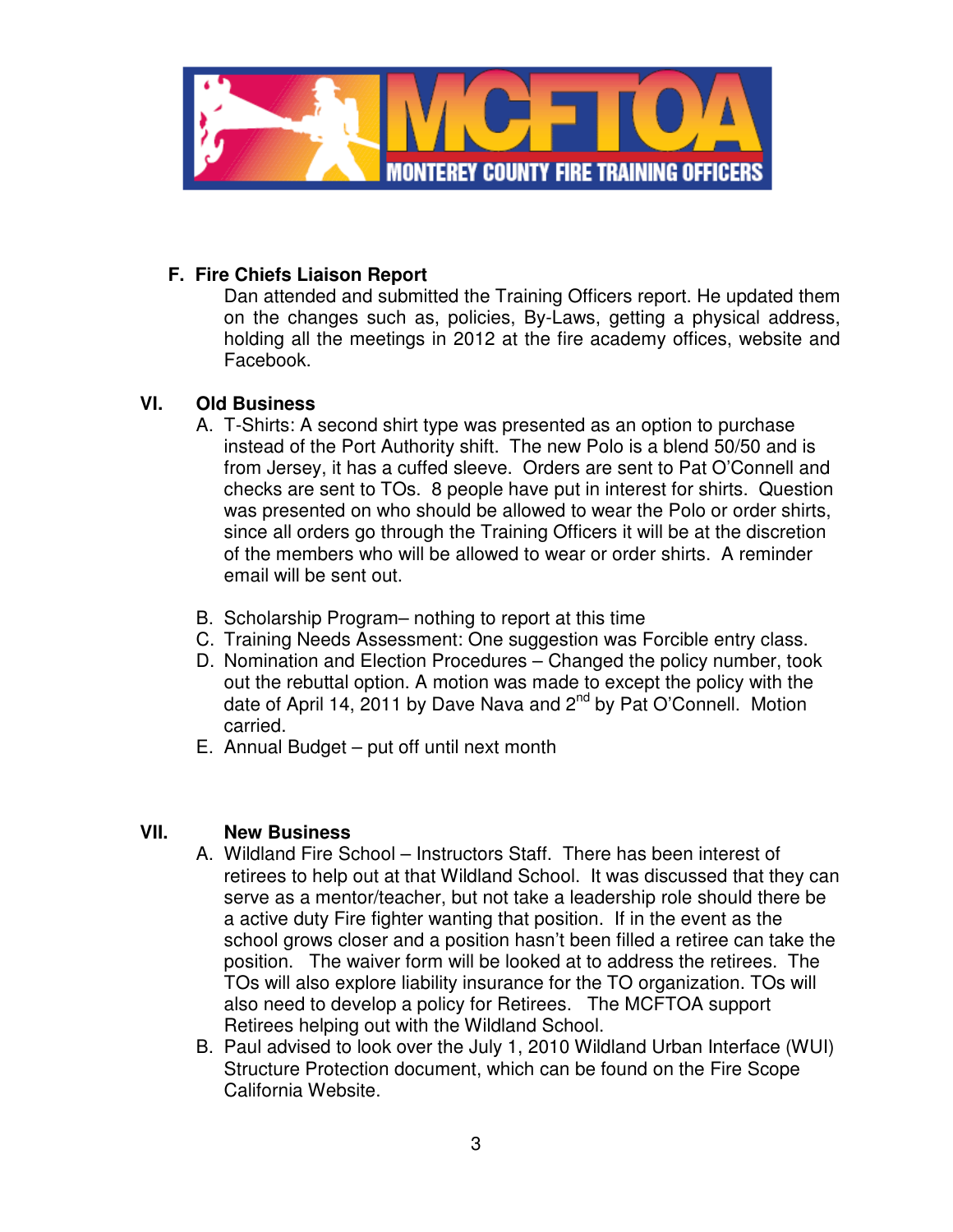

#### **VIII. Good of the Order**

Paul advised that CAL AM advised that during drills that crews were suppose to be capturing all the water, this was under federal order.

Dave advised that Seaside is recruiting for one lateral Firefighter.

Pat advised that they are waiting on information to hire 6 paramedic fire fighters and 6 EMT fire fighters.

Martha advised that Big Sur just brought on 10 new volunteer fire fighters.

Chris advised that they are waiting on two firefighters to retire before they hire two fire fighters. The Fund raiser golf tournament at Ranch Cielo was able to raise \$1200.00. He is also looking for instructors for Basic 130 and 131 for 10-15 students.

Humberto advise they were closing out the reserve firefighter position, all applications had to be in that that evening.

Brian advised that they are going to do their first hire May 30<sup>th</sup>.

#### **IX. Adjournment**

 Motion to adjourn the meeting by Pat O'Connell, second by Tammera Badano motion carried. Meeting adjourned at 11:42

Next Meeting May 12, 2011 Wildland Committee 0900 hours General Membership 1000 hours

Monterey Airport Dist. FD 200 Fred Kane Dr. Monterey, CA Dave Cruz: 648-7008

Minutes prepared by Tammera Badano